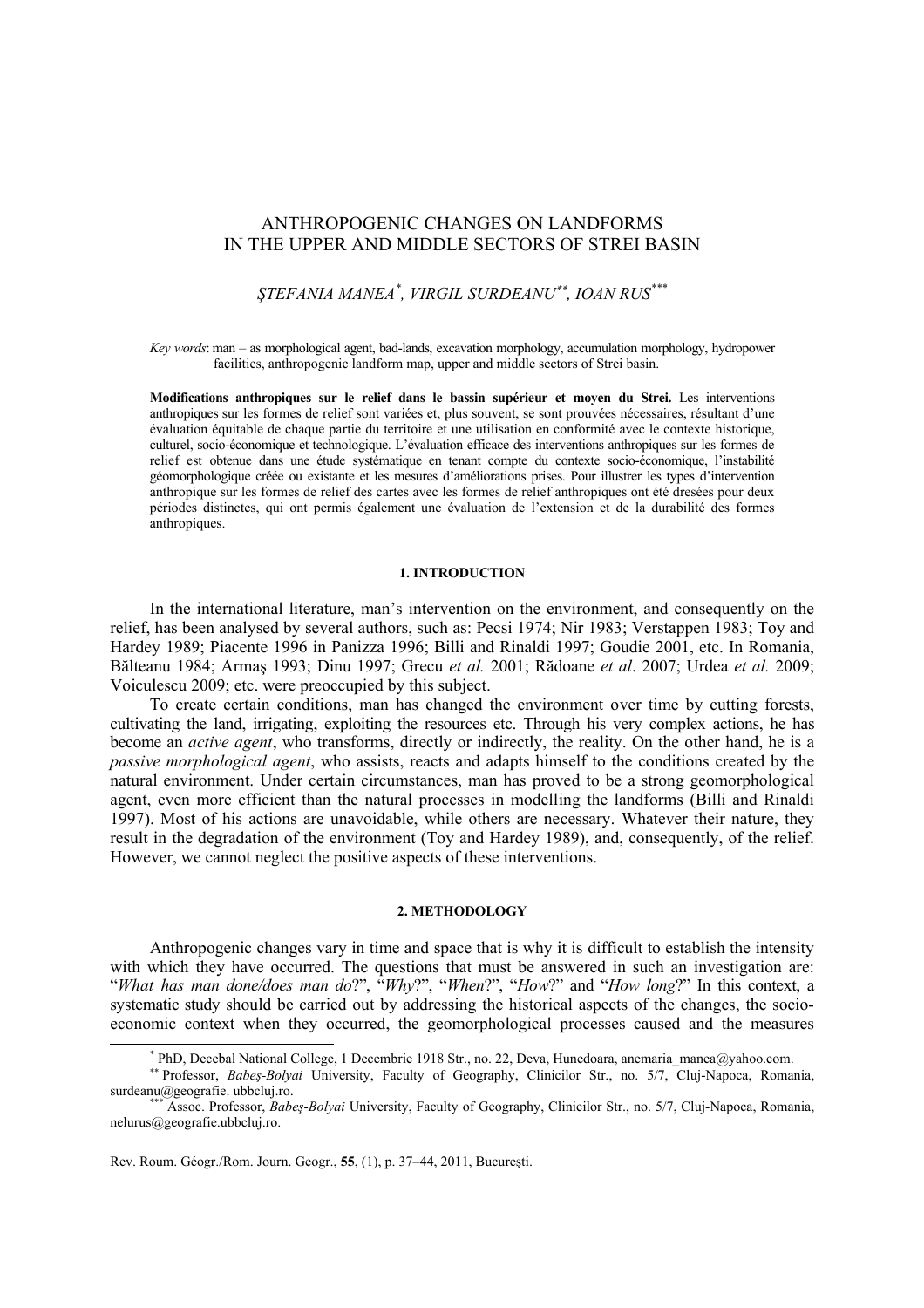undertaken to improve the situation (Nir 1983; Neboit 1984; Piacente 1996 in Panizza 1996; Latocha 2009 etc.).

To answer the above questions, we aim:

• to use various sources of information to gain a clear picture of man-induced changes;

The sources of information used in this study are: *cartographic materials from different periods of time,* such as: Austrian maps, scale 1:28.800 (1806–1868), Austrian maps, scale: 1:200.000 (1895– 1906), topographical maps, scale: 1:25.000 (1963), hydrological maps, scale 1:200.000 (1991), topographical maps, scale 1:100.000 (1996), orthophotographs (0.5 m resolution, 2005); *agropedological studies* (1976, 1983 and 2007), *environmental reports* (2006–2008), *bibliography* and *field work* conducted between 2005 and 2010. On this basis, we obtained information from the following areas: agriculture (agricultural roads, land reclamation works, buildings), forestry (forest roads, buildings), infrastructure, settlements (extending built surfaces, types of buildings), anti-erosion works, resources exploitation, hydropower facilities (canals, offtakes, culverts, dams, reservoirs, hydroelectric plants) etc.

• to establish the demographic, socio-economic, cultural and technological context when they occurred;

In this respect, the data regarding the evolution of the population and the population density suggest the pace of the changes.

• to identify the extension and the sustainability of the man-induced changes;

• to identify the geomorphological consequences and the improvement measures that were adopted.

## **1. RESULTS AND DISSCUTIONS**

The upper and middle river basin of the Strei valley falls almost entirely within the area of the Southern Carpathians. Having a general form of a triangle, bordered to the south by the Retezat-Godeanu-Ţarcu Mountains, to the west by the Poiana Ruscăi Mountains and to the north-west by the Şureanu Mountains, and with an area of 1,559 sq. km, it imposes itself as a natural entity well individualised.

The landforms from here have fallen under the incidence of the anthropogenic factor since ancient times, as it has been proved by the archaeological discoveries. These man-induced changes are diverse and we are going to analyse them taking into consideration the activities that claimed them.

**Anthropogenic changes on the landforms due to human habitat expanding** intensified in the communist period, when pedological, forestry, hydrological and underground resources were exploited. We should not ignore the fact that the upper and middle river basin of the Strei valley overlaps two highly humanised areas since ancient times: the Şureanu Mountains, with the Dacian and Roman traces, and the Hategului Depression, with the former capital of the Roman colony. That is why it is necessary to stage the changes, as it follows:

1. **anthropogenic changes from ancient and medieval period**: represented by: Dacian traces, Roman traces and Medieval traces (Fig. 1);

2. **anthropogenic changes from the modern and contemporary period**: military fortifications from WWI; on the landforms with altitudes of 285–900 m, houses and buildings responding to agricultural, forestry, industrial and tourist needs, as well as infrastructure (Fig. 2). Currently, most of them have received another destination, or have been abandoned, almost disappearing from the landscape. As a result of grazing practice since ancient times, the geomorphological landscape of the studied area stores consequences of the summer grazing (*e.g.* Şureanu Mts).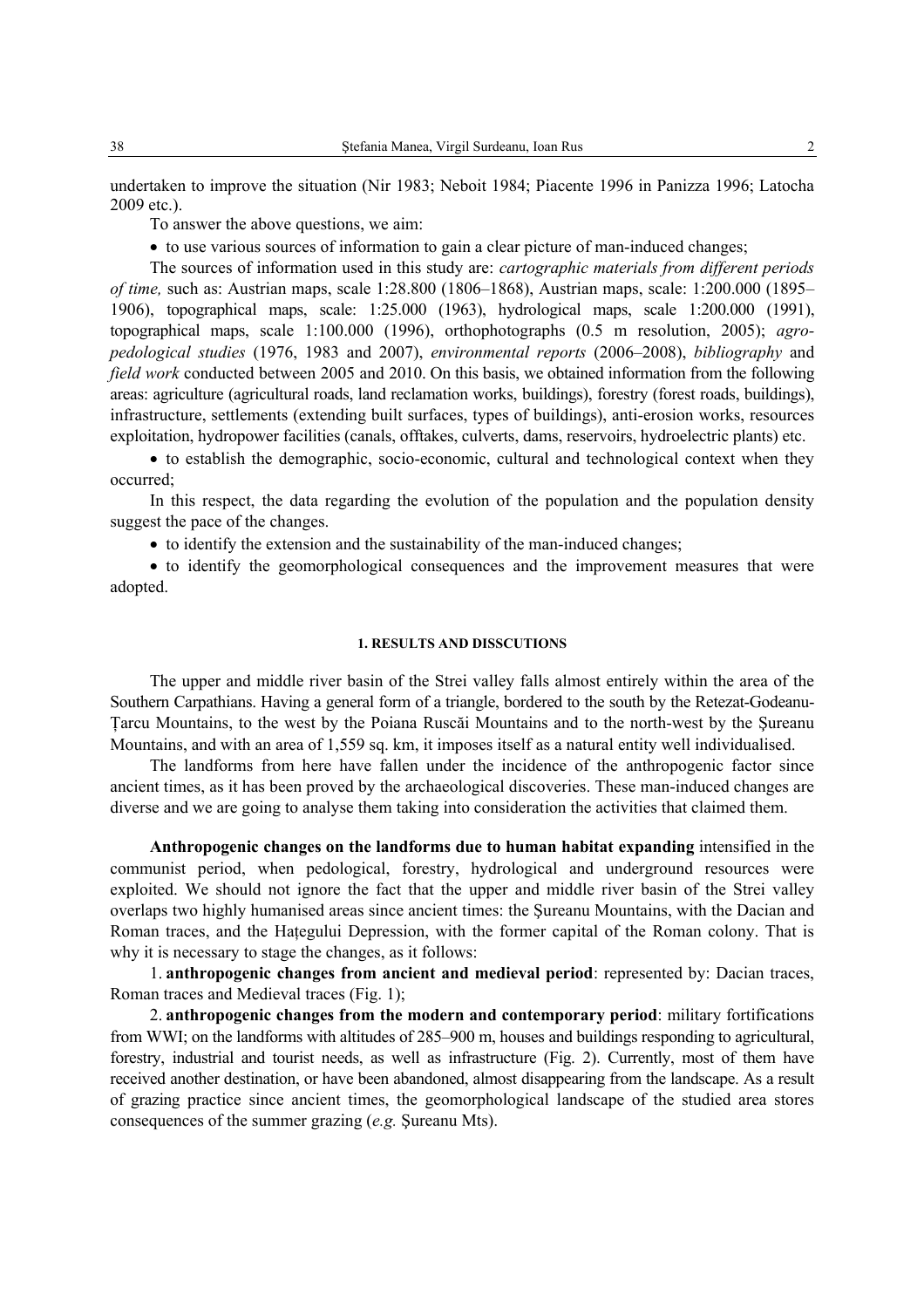**Anthropogenic changes on landforms through land reclamation works**. Land reclamation works were carried out in the communist period and aimed at fighting against soil erosion, restoring moisture deficit (irrigation) and preventing or eliminating the moisture excess from soil (course regulation, draining works).



Fig. 1 – Anthropogenic landforms (up to the beginning of the 20th century).

*Local irrigation systems*, which extended over an area of 4,253 ha, were built between Râul de Mori, Sântămărie Orlea, Pui and Baru. *Draining works* were carried out over an area of 6,720 ha. Of this, 4,536 ha were included in the irrigation systems.

After 1991, when Law no. 18/1991 was applied, the new owners did not use the pipes or they stole them, that is why they are inexistent at present. Draining and irrigation ditches were clogged or occupied by vegetation. Floods affecting the households are more common because those ditches also had the role to collect the water from precipitation.

The most important *anti-erosion works* were performed before 1989 between Clopotiva – Sarmizegetusa – Zeicani, on the right side of the Râul Mare, on the left side of the Breazova and on the right side of the Strei (Fig. 2). These works aimed to stabilize the slopes, to prevent erosion processes, to remove water excess from microdepressional areas, to return the areas affected by landslides, pseudogleisation, erosion etc. to agricultural use.

After 1991, the anti-erosion works became unfunctional. Currently, such works are carried out by owners, depending on the financial possibilities available to them, or by land-owners associations which possess those areas and receive funds to maintain the grasslands. Among the most common anti-erosion works found on the field stand: black locust plantations, bed lining with vegetable remains resulted form cleaning pastures (Glămeia Hill, Livadia village, Baru commune), fencing the affected areas (left slope of the Râul Bărbat, Hobita village, Pui commune) etc. Unfortunately, we found that in most of the cases, no ameliorative measures are taken, and these bad-lands expand, withdrawing from the agricultural circuit these areas, for the long term.

**Anthropogenic changes on the riverbeds due to regulation and embankment works.** Regulation and embankment works were started after 1975 to protect settlements against floods. The works undertaken up to date are conservative and they did not disturb the initial course, but they protected it. They have ensured the stability in time of the river course in plan and of the cross section of the main channel. In the case of the sections where there are branches it was intervened with bulldozers, especially after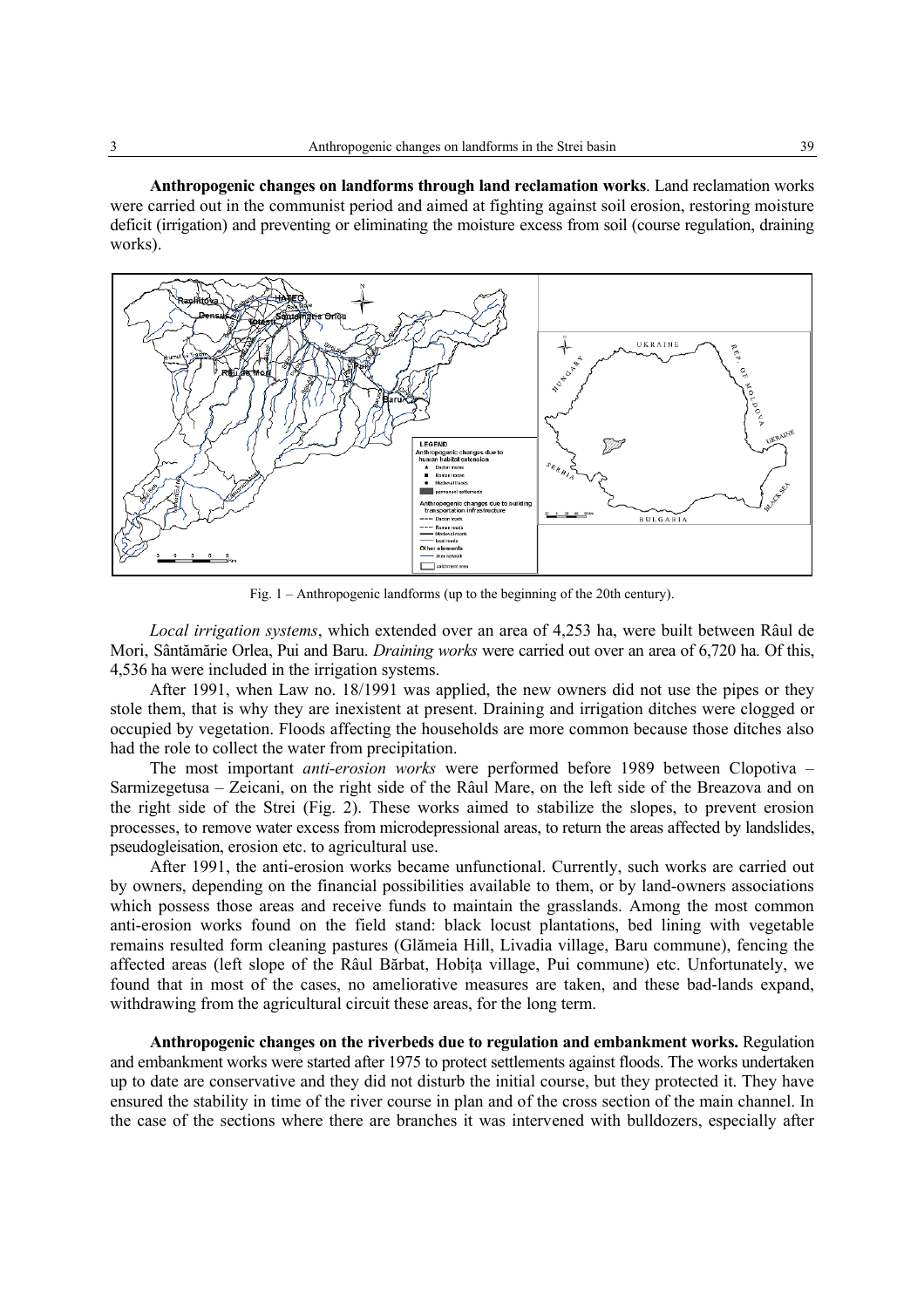floods, to give the course a straight path. Also, by blocking the branches, the eyots were removed, restructuring the adjacent land. Most of the time, such works led to the widening of the channel, as a large quantity of sediments was extracted. Currently, a radical rectification should be made on the sections where the river has the tendency to loosen, by piercing meander loops.

The dams and thresholds are in an advanced stage of degradation, so they no longer fit the purpose they were built for. The most important complex regulation works were carried out on the Râul Mare. Also, regulations were made on the Strei and its tributaries.

**Anthropogenic changes on the relief due to the hydropower engineering on the Râul Mare.**  The works on the Râul Mare, started in 1975, had as objectives: to turn to good account the hydropower potential, to regulate channels, to remove the branches developed by the Râul Mare at its entrance in the Hategului Depression and up to its confluence with the Strei, to drain the areas with moisture excess, to expend the irrigated areas and to provide drinking and industrial water for the settlements crossed by the Râul Mare.

The relief has been altered both on the surface and in the underground. Dams, reservoirs (Gura Apei, Ostrovu Mic, Păclisa and Hateg), hydropower plants, two culverts, two offtakes and several tail races were built. On this occasion, it was changed not only the natural flow of the Râul Mare, but also of the Râul Bărbat, Râul Alb, Paroşu, Sălaşu, as well as of some tributaries of the Râul Mare (Sibişel, Râuşor), by capturing the upper courses and directing the water through an underground gallery, which is 34 km long (Fig. 2).

**Anthropogenic changes due to building and expanding the transportation and technicaledilitary infrastructure.** The relief has been altered both on the surface and in the underground, by building roads, civil structures (bridges, footbridges, viaducts, retaining walls, dams, drains and tunnels), drinking water, gas and electricity distribution networks as well as sewage networks. The changes began in ancient times in the Şureanu Mountains, and were extended in the subsequent periods. Most of the roads built by the Romans are used today. For example, local road 63 overlaps "*Trajan's road*" between Săcel- Balomir (Sântămăria Orlea commune) (Fig. 1). There are all categories of roads, located on the slopes and along valleys (Fig. 2).

In the case of highly fragmented areas, a series of bridges, viaducts and footbridges have been built and the slopes have been stabilised. Most of the civil structures have been made between Baru and Merişor, where the drainage density values are of 3.1–6 km/sq. km (Fig. 2).

During the upgrade works, even if we talk about national, local (communal) or forestry roads, material from the adjacent slopes was cut down and taken, leading to the installation of the morphological instability. The vegetation, which is a layer protection factor, has also been removed. The instability created manifests itself by erosion and mass movement processes. After upgrading the road around Gura Apei reservoir, the materials taken from the slopes moved downslope where they accumulated as debris.

Most of the roads have proved to be economically inefficient, so currently they are not functional (e.g. the railway between Subcetate and Băuțar). From the former forestry railways built in the upper river basin of the Strei for wood transportation (e.g. from the Lola and Prelucile, Tecuri valleys), their cut-and-fills are preserved after ceasing the activity in 1975.

The instability created by infrastructure implementation is manifested by erosion processes affecting in particular the unpaved roads and bare hillsides, and mass movement processes (landslides, on the railway sector between Baru and Merisor, and rock falls). The basement in the urban (Hateg) and some rural centres (Baru, Pui, Sântămăria Orlea, Sălaşu de Sus) is studded with drinking water distribution and sanitation networks.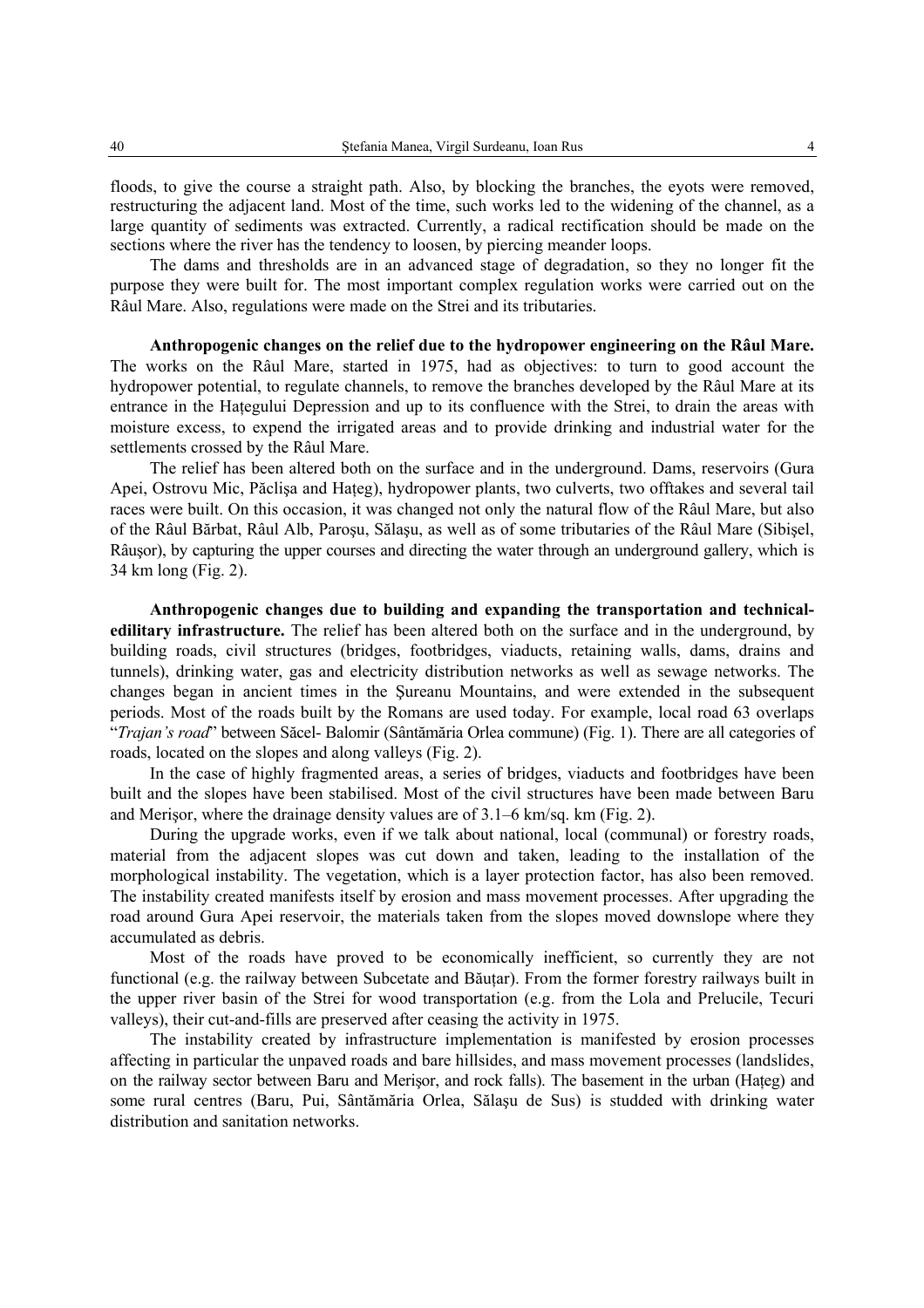**Anthropogenic changes on the relief by natural resources exploitation**. The exploitation of subsoil resources has created an excavation (quarries and mines) and accumulation (dumps) morphology. These activities have attracted a large number of workers, especially outside the catchment. This is reflected in the evolution number of the inhabitants and the population density (*e.g*. in Răchitova commune, where Boita mine functioned until 1993).

In the case of the bauxite quarry (Comarnic, Federi village, Pui commune), clay and loam sand quarries (Baru, Crivadia village, Băniţa commune, Râul de Mori, Galaţi village, Pui commune) and granite and granodiorite quarry (the Neţişului Valley in the Râul Mare catchment), we speak about an open-cast mining. Some of these quarries were opened when the building activities at the hydropower reservoirs on the Râul Mare started in 1975 (e.g. Galati village, Pui commune, Râul de Mori). Others provided raw materials for local industries (the quarries form Crivadia and Baru for refractory industry from Baru) or other industries in the country (Comarnic quarry  $\rightarrow$  Oradea for aluminium production) (Fig. 2).

In the case of open-cast mining, the slopes have been changed by creating 3 or 4 open-pit benches, by building access roads, staff buildings and tailings storage facilities. The slopes of the open-pit benches, as well as the dumps, are affected by surface and gully erosion and mass movements (landslides, bank failure etc.).

After ceasing the mining activities, no ameliorative works have been taken to reintroduce in the agricultural and forestry circuit these bad-land sites, although some of them are included in the environmental reports (2006–2008) as ecological perimeters (*e.g*. Comarnic quarry, Federi village, Pui commune).

After the polimetalic ore exploitation from Boita-Hateg, the topography was modified by creating the Parani dump (3.6 ha), the Valea Luponii settling pond, on the Poni's Valley (a valley pond) (2.3 ha), by building access roads, to the coast galleries and to the pond, and the buildings which belonged to the mine.

The roads and the dump are affected by gully erosion. In the areas adjacent to the tailings, the slopes are affected by landslides, rock falls and intense erosion processes. The mine was included in the category of mining perimeters subject to greening. The pond was fenced and fixed with black locust plantations. The access is prohibited; however, the partly grassed areas are used by local people as pastures. The bare surfaces, directly affected by precipitation, are subject to gully erosion. The dump is also fixed with herbaceous and woody vegetation, so that it is barely distinguishable in the landscape.

**Anthropogenic changes due to gravel quarrying**. This activity takes place in the gravel pits from Baru, Livadia, Ponor, Pui, Ohaba de sub Piatră, Băieşti and Ciopeia (Fig. 2). Near the gravel pits, sorting stations and aggregate deposits are located.

The gravel quarrying is practiced to unsilt, correct and rectify the course. This ensures protection to the thalweg by keeping the maximum depth of extraction at a rate that matches the thalweg of the valley. The quarrying activity is under total or partial immersion with dragline, excavator or bulldozer. Among the consequences of this activity, it is worth mentioning: widening of the minor riverbed, that can reach widths of about 200–300 m, and reducing the size of the floodplain and creating the possibility of breaking through the floodplain terraces; meander piercing and channel straightening; lowering the thalweg; increasing the quantity of sediments from bank erosion; removing the possibility of alluvial terraces formation upstream of the place of the quarrying; mass wasting (bank failure) that affects the banks; radical modification of the initial riverbed morphology by forming pools.

Between 2005–2010, when the fieldwork was carried out, it was found that both along the Strei river and its tributaries, exploitations are not always conducted, but the gravel is taken directly from the riverbed and used for immediate purposes.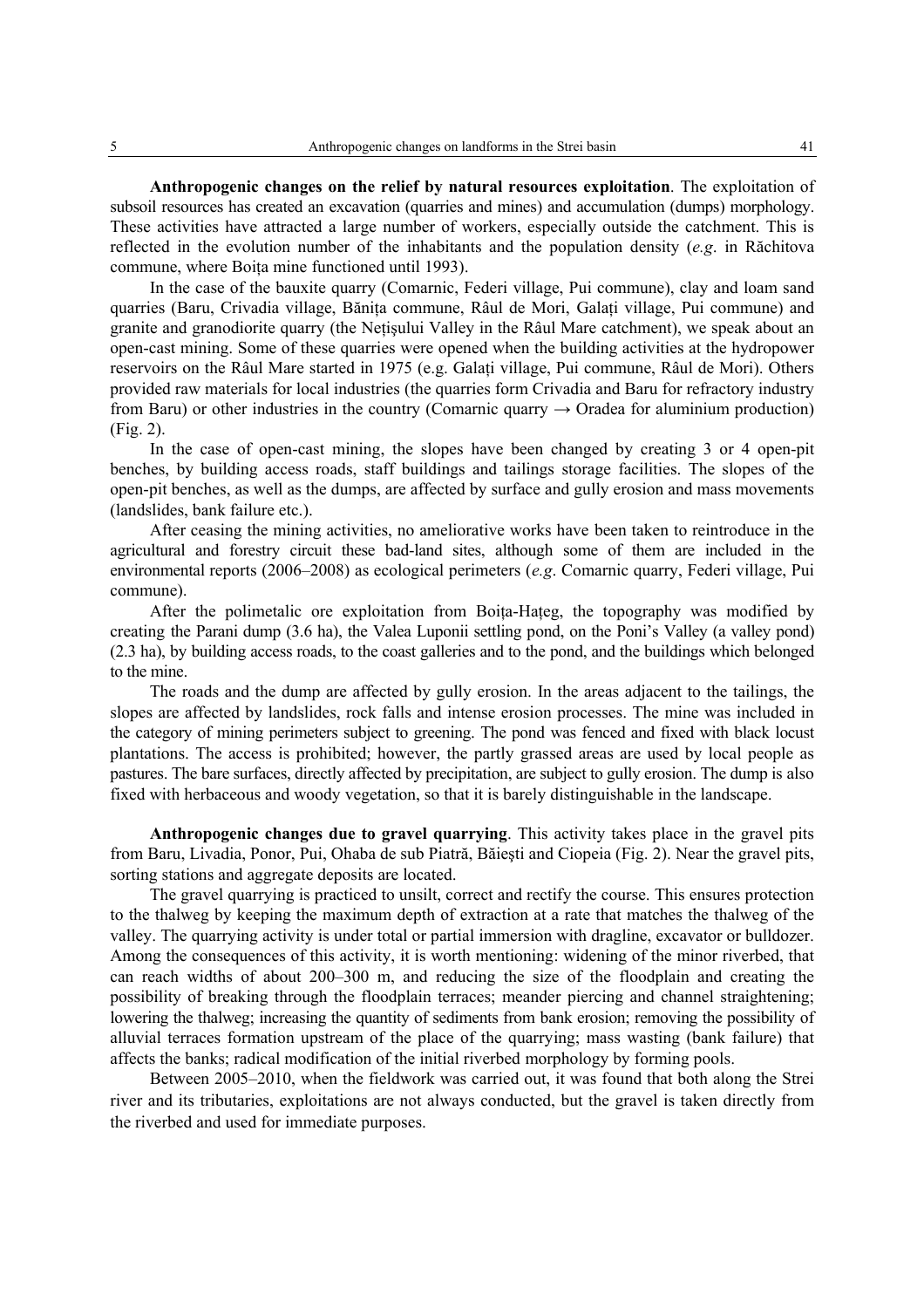To detect the extension and durability of the man-made changes, detailed geomorphological mapping was used, which proves to be a useful tool in such approaches (Latocha 2009). We made two *maps with the anthropogenic landforms* with origins both in the past and present human activity (Fig. 1 and 2).



Fig. 2 – Anthropogenic landforms (at present).

#### **4. CONCLUSIONS**

By using various sources of information we outlined how the anthropogenic factor modified the landforms, the context when they were done and we detected the extension and durability of the landforms. The fieldwork, combined with the references, allowed the identification of the geomorphological consequences of the interventions, and the comparison of the present day situation with the achievements of the authorities in charge. We also identified the moments when the anthropogenic agent corrected, transformed and modified the natural processes which had affected the landforms, by intensifying or reducing their intensity and causing a rupture of certain equilibrium that nature had tried to reconstruct in different ways.

The anthropogenic changes have affected:

• *floodplains and channels with the modification of the morphology and river drainage system*  (regulation and embankment works, gravel quarries, hydropower structures etc.);

• *terraces and treads* (placing the buildings, the roads, industrial activities, technical infrastructure etc.);

• *interfluves* (building roads, location of electric energy distribution network);

• *slopes* (anti-erosion works, building roads, resources exploitation, overgrazing, cattle paths);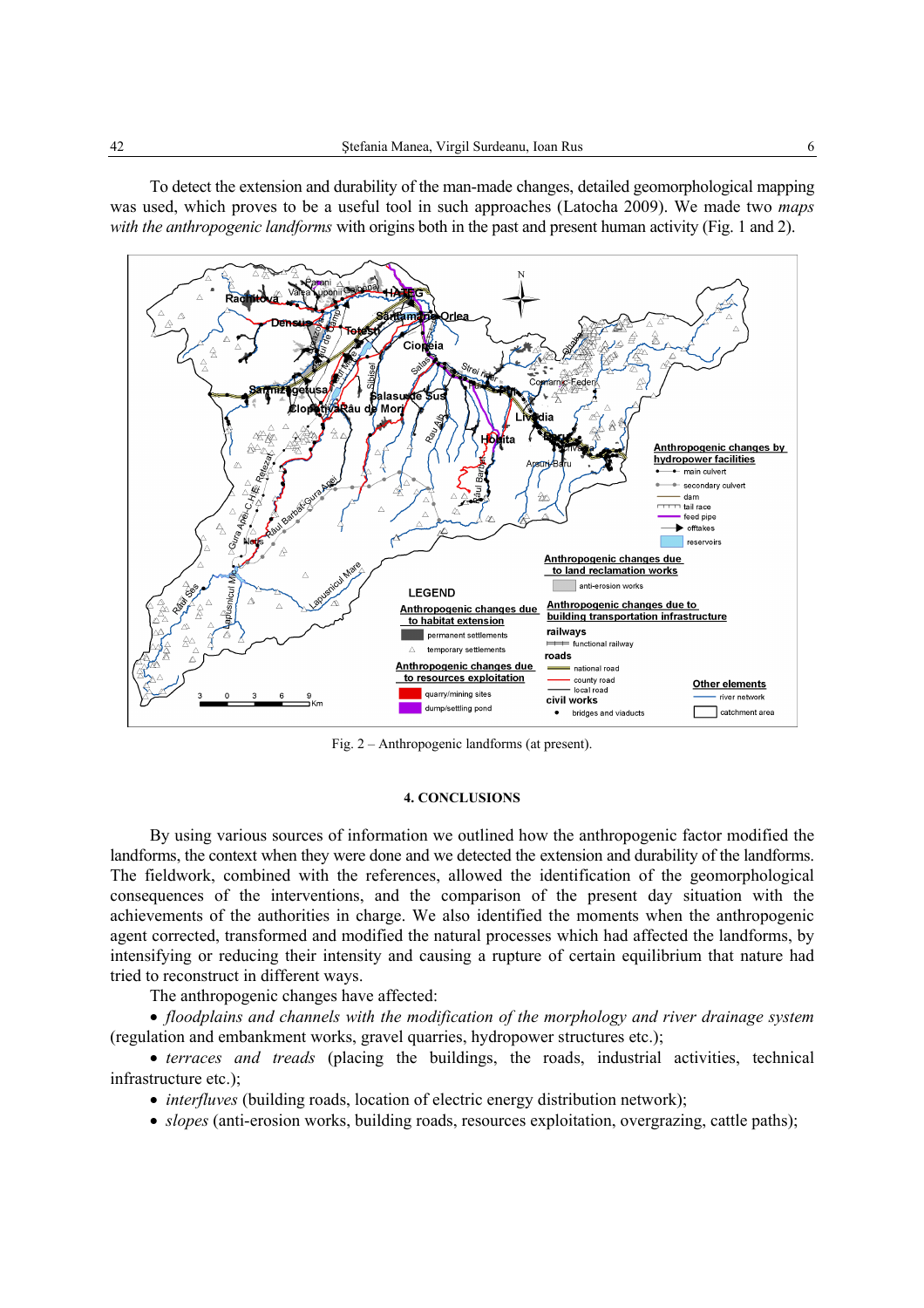The geomorphological processes induced by human activities are:

• *landslides* (the location of the roads and railway on the unstable slopes between Baru and Merişor, undermining the base of slopes by widening forest roads (e.g. upper course of the Strei), slipping of the dumps located in valleys);

• *bank failure* (e.g. the Strei and its tributaries in the middle basin), failure of the dump slopes (the Valea lui Ponii dump, Boiţa, Răchitova) and open-pit benches (quarries form Crivadia, Comarnic, Galați, Râul de Mori), of the slopes by widening the forest roads (e.g. the Râul Bărbat valley, the Râul Mare valley etc.);

• *surface erosion* (removal or lack of land cover, in particular, on dumps; overgrazing, tourist routes, cattle paths);

• *gully erosion* (overgrazing, the location of agricultural and forest roads on steep slopes);

• *rockfalls* (limestone quarries form Comarnic, Fizeşti, Pui, Valea Neţişului – granite and granodiorite quarry);

After performing this analysis, we suggest that the following improvement measures be taken in the future:

• course rectification by cutting meander loops and embanking the river banks on the Strei and its tributaries (the Sibişel, the Galbena, the Râul Bărbat, the Râul Alb etc.);

• anti-erosion and soil moisture correction works to reintroduce in the agricultural circuit the areas affected by moisture excess, erosion and landslides (e.g. the slopes around Săcel, Sâmpetru and Bărăștii-Hațegului villages, Sântămăria Orlea commune, Glămeia Hill, Livadia village, Baru commune, the right slope of the Strei between Ponor and Pui etc.);

• special measures implementation to stabilize and reinforce the slopes of the open-pit benches of the quarries and dumps, as they are modeled by external agents (Valea Luponii dump, Comarnic, Râul de Mori, Crivadia quarries etc.)

#### **REFERENCES**

Armaş, I. (1991–1992), *Aspects of the anthropic landscapes in Romania and its mapping*, in Analele Univ. Bucureşti, anul **XLI**, 1991-1992, pag. 91-97.

Bălteanu, D. (1984), *Relieful: ieri, azi, mâine*, Edit. Albatros, Bucureşti.

Billi, P., Rinaldi, M. (1997), *Human impact on sediment yield and channel dynamics in the Arno River basin (central Italy)*, Human Impact on Erosion and Sedimentation (Proceedings of Rabat Symposium S6, April 1997), IAHS publ. no. 245.

Campy, M., Macaire, J.J. (1989), *Géologie des formations superficielles*, Editeur Masson, Paris.

- Daicoviciu, H., Ferenczi, S., Glodariu, I. (1989), *Cetăți și așezări dacice din sud-vestul Transilvaniei*, Edit. Științifică și Enciclopedică, Bucureşti.
- Duma, S. (1998), *Studiul geoecologic al exploatărilor miniere din zona sudică a Muntilor Apuseni, Muntii Poiana Ruscă și Munţii Sebeşului*, Edit. Dacia, Cluj-Napoca.

Goodie, A. (2001), *The human impact on the natural environment*, 5th Edition, Great Britain.

- Grumăzescu Cornelia (1975), *Depresiunea Haţegului. Studiu geomorfologic*, Edit. Academiei RSR, Bucureşti.
- Ianoş, I. (1997), *Industria, element şi factor de presiune în organizarea spaţiului*, Analele Univ. din Timişoara, vol. **VII**, pag. 139-143.

Ichim, I., Rădoane, M., Bătucă, D., Duma, D. (1989), *Morfologia şi dinamica albiilor de râuri*, Edit. Tehnică, Bucureşti.

- Latocha, A. (2009), *The geomorphological map as a tool for assessing human impact on landforms*, Journal of Maps, 103- 107.
- Migon, Piotr (2000), *Mountain geomorphology of Central Europe under human impact*, IAG 2000, Thematic Conference Monsoon climate, geomorphological processes and human activities, China, abstracts, http://www. geomorph.org/sp/arch/cn00/13 html.
- Neboit-Guilhort, R.(1999), *Autour d'un concept d'érosion accélérée: l'homme, le temps et la morphogenèse*, in *Géomorphologie*: *relief, processus, environnement*, no.2, vol.5, 159-172.

Nir, D. (1983), *Man, a geomorphological unit: an introduction to anthropic geomorphology*, Keter Publishing House, Israel. Panizza, M. (1995), *Geomorphologia*, Bologna, Pitagora Editrice.